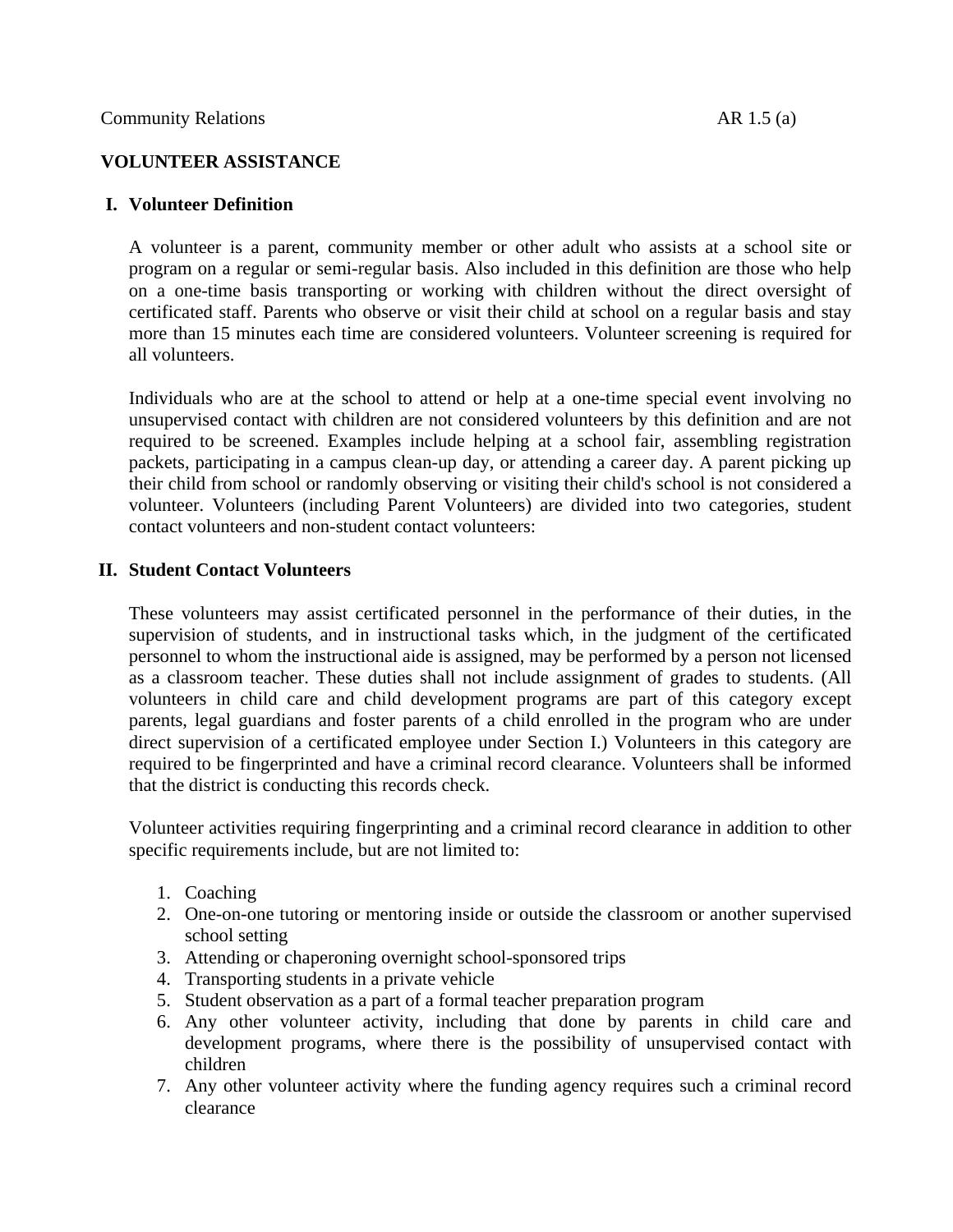#### **III. Non-Student Contact Volunteers**

These volunteers may work on short-term facilities or other projects pursuant to Governing Board policy and Administrative Regulation. Should the activity occur where students are present, or entail working with students, screening will be required. The Superintendent or designee will determine which level of records check is required.

### **IV. Exclusion of Volunteers**

Upon receiving the criminal background information regarding a volunteer, the Superintendent or designee shall not place a volunteer in a child care or child development program who has been convicted of a crime other than a minor traffic violation or arrested for any crime under Penal Code Sections 245, 273a, 273.5 or 290. In all other programs, the Superintendent or designee shall not place a volunteer who has been convicted of a serious or violent felony as defined in Penal Code Sections 667.5 and 1192.7. For any other conviction, the Superintendent or designee may decide to not utilize the volunteer depending upon the nature of the conviction as it relates to the volunteer's duties. A person who is required to register as a sex offender pursuant to Penal Code Section 290 shall not serve as a volunteer.

## **V. Volunteer Identification**

In order to determine at a glance which volunteers may be unsupervised with students, volunteers will be required to wear identification badges, differentiating who does and who does not require direct supervision. The district or a school site may choose to use photo identification badges for on-going volunteers, as long as the level of required supervision is clearly visible.

#### **VI. Tuberculosis Testing**

No volunteer shall be assigned to provide supervision or instruction of students unless she/he has submitted evidence of an examination within the past 60 days to determine that she/he is free of active tuberculosis. Consistent with Education code, a volunteer who has volunteered or been employed in another school district shall be deemed to meet the requirement if the prospective volunteer or the district where they worked or volunteered can provide written verification that they were examined within the past four years and found to be free of communicable tuberculosis. Volunteers who skin-test negative shall thereafter be required to take a tuberculosis test every four years.

### **VII. Basic Skills Proficiency**

Volunteers providing supervision or instruction of students shall give evidence of basic skills proficiency.